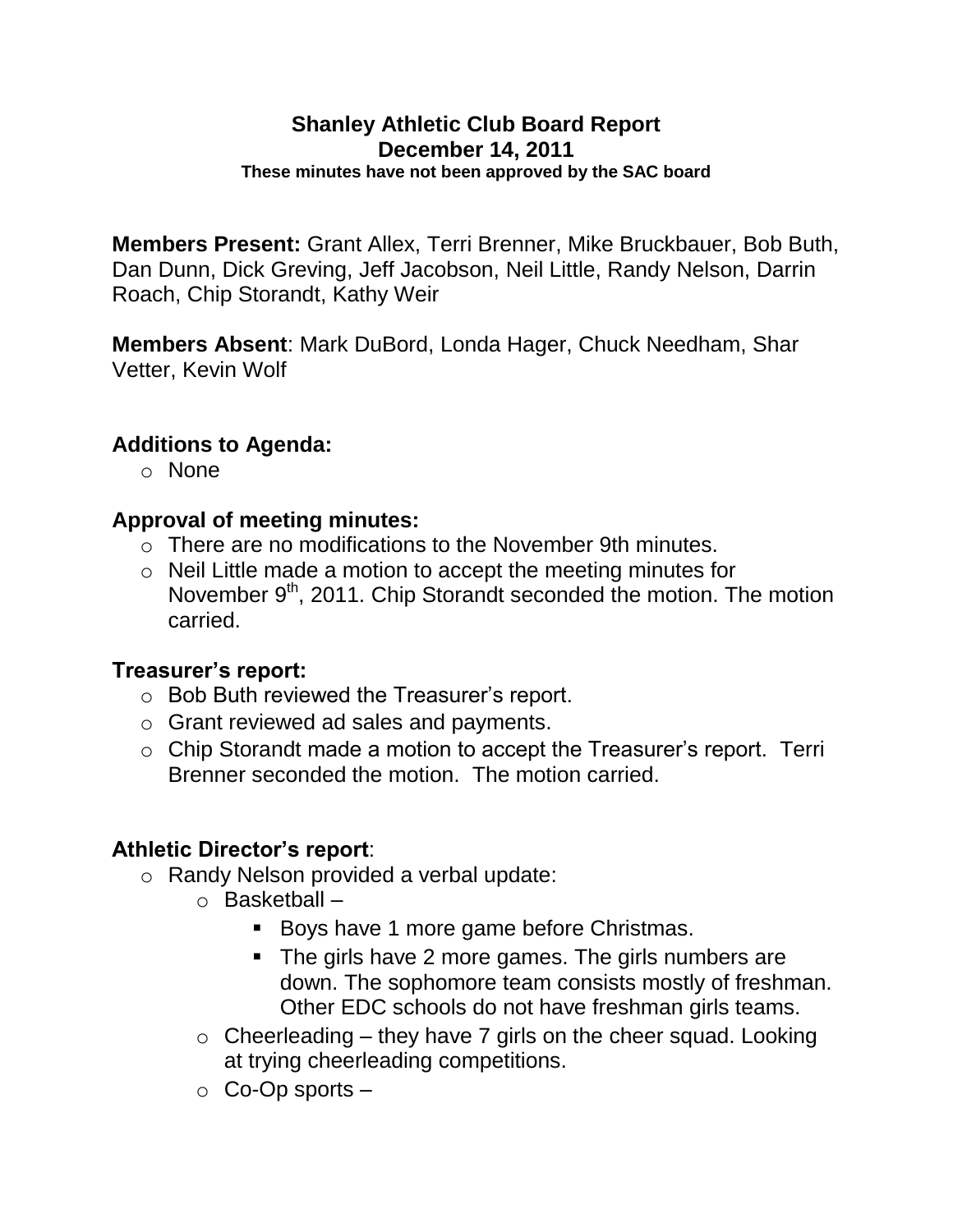- 9 boys playing hockey at South.
- Wrestling 7 boys at various schools Davies, South, and North.
- Swimming 13 boys at South.
- Gymnastics 1 girl at Davies.
- o Funding Request: Hotel rooms for coaches to attend coaching clinics. Football coaches would like to go to a clinic in February and Track coaches have gone recently. Motion to approve Dan Dunn. Terri Brenner seconded. Motion passed.
- o Coaches bonuses for fall sports. Dan Dunn made motion to approve the bonuses for all the fall coaches. Chip Storandt seconded. Motion passed.
- o Talked about having halftime games at basketball games. Chip Storandt will talk with Buffalo Wild Wings about sponsorship.
- $\circ$  Software on laptops is working but don't have kids to run the program right now. Coaches have been inputting the stats after the games.
- $\circ$  Winter social will not start until 9:30 or so on Friday, February 10th.

#### **Membership Committee**:

- o Chip reported we currently have 113 members.
- o Kevin Wolf and Chip Storandt put together a letter and have a list of potential members that they will send the letter to.

#### **Winter Program Preparation**

- o Team pictures for the coop programs are going to be done at Shanley.
- $\circ$  Goal of having programs by December 27<sup>th</sup>.
- o Plan to order 500 programs.